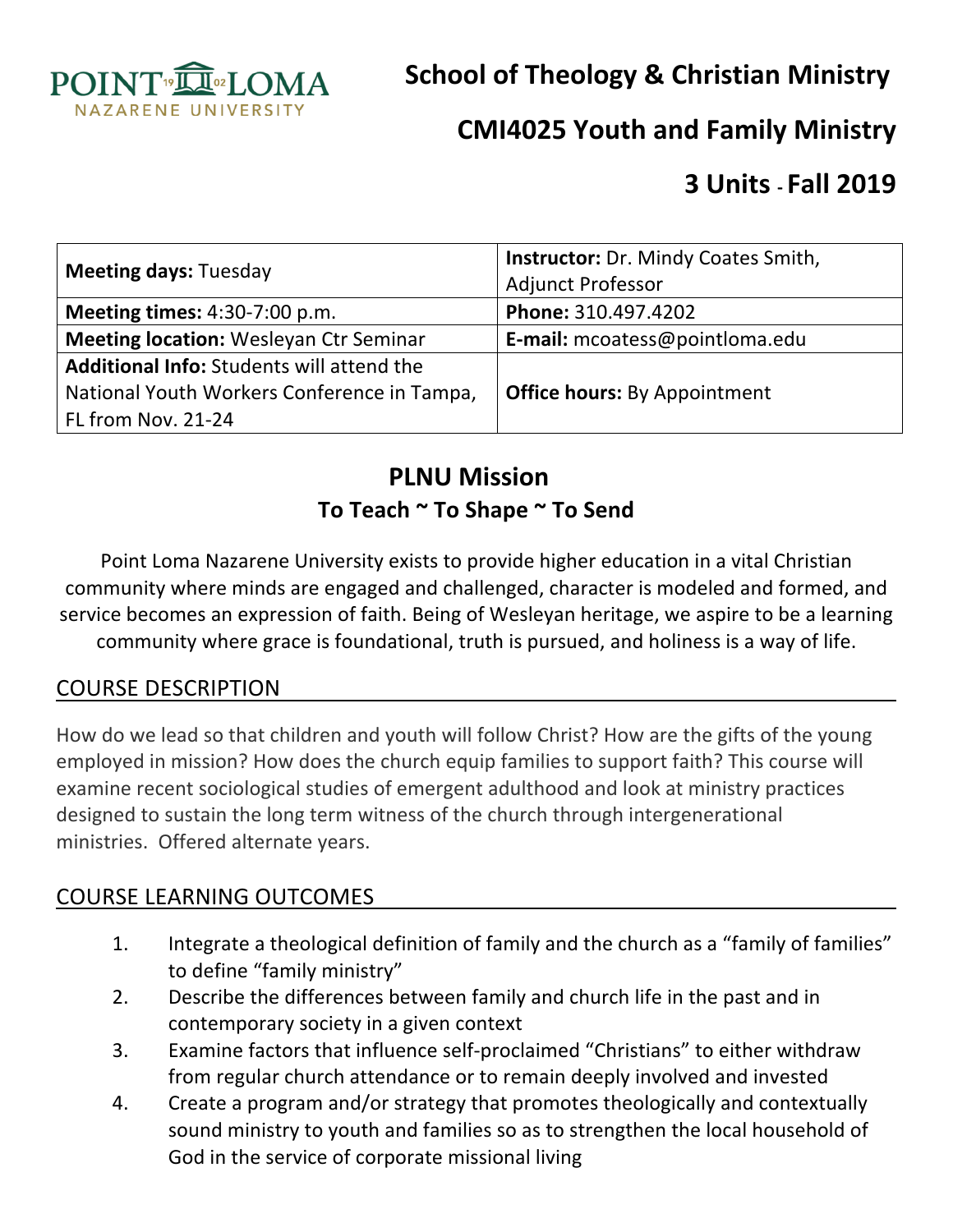## COURSE SCHEDULE & ASSIGNMENTS

| <b>DATE</b>    | <b>CLASS CONTENT</b>               | <b>READING</b>         | <b>ASSIGNMENT</b>          |
|----------------|------------------------------------|------------------------|----------------------------|
| Sept. 10       | Course Introduction;               | <b>Sticky Faith</b>    |                            |
|                | The State of the Contemporary      | chapters 1-4           |                            |
|                | Family                             | $(pp. 11-96)$          |                            |
| Sept. 17       | The State of the Contemporary      | <b>Sticky Faith</b>    |                            |
|                | Church                             | chapters 5-9           |                            |
|                |                                    | (pp. 97-198)           |                            |
| Sept. 24       | <b>Relational Connectedness</b>    | Intergenerational      | <b>Reading Reflection:</b> |
|                |                                    | chapters 1-8           | <b>Sticky Faith</b>        |
|                |                                    | $(pp. 29-120)$         |                            |
| Oct. 1         | Theology of Youth & Family         | Intergenerational      |                            |
|                | Ministry, Part 1                   | chapters 9-20          |                            |
|                |                                    | $(pp. 121-272)$        |                            |
| Oct. 8         | Theology of Youth & Family         | <b>Many Colors</b>     | <b>Reading Reflection:</b> |
|                | Ministry, Part 2                   | chapters 1-6           | <b>Intergenerational</b>   |
|                |                                    | $(pp. 19-126)$         | <b>Christian</b>           |
|                |                                    |                        | <b>Formation</b>           |
| Oct. 15        | Diversity & Racism                 | <b>Many Colors</b>     |                            |
|                |                                    | chapters 7-10          |                            |
|                |                                    | (pp. 129-193)          |                            |
| Oct. 22        | Praxis of Youth & Family Ministry, | <b>Family Ministry</b> | <b>Reading Reflection:</b> |
|                | Part 1                             | chapters 1-3           | <b>Many Colors</b>         |
|                |                                    | (pp. 23-88)            |                            |
| Oct. 29        | Praxis of Youth & Family Ministry, | <b>Family Ministry</b> |                            |
|                | Part 2                             | chapters 5 & 7 (pp.    |                            |
|                |                                    | 113-144; 184-239)      |                            |
| Nov. 5         | The Use of Power                   | <b>Family Ministry</b> | <b>Reading Reflection:</b> |
|                |                                    | chapters 8-9           | <b>Family Ministry</b>     |
|                |                                    | (pp. 240-334)          |                            |
| <b>Nov. 12</b> | Content Exam; Prep for NYWC        |                        | <b>Content Exam</b>        |
| <b>Nov. 19</b> | <b>NO CLASS</b>                    |                        |                            |
| Nov. 21-24     | <b>National Youth Workers</b>      |                        |                            |
|                | Convention                         |                        |                            |
| <b>Nov. 26</b> | <b>NO CLASS</b>                    |                        |                            |
| Dec. 3         | <b>NYWC Presentations</b>          |                        | <b>NYWC Presentation</b>   |
| Dec. 10        | Challenges and Opportunities in    |                        |                            |
|                | Youth & Family Ministry            |                        |                            |
| Dec. 17        | <b>NO FINAL EXAM</b>               |                        |                            |
| Dec. 20        | <b>Final Project Due</b>           |                        | <b>Final Project Due</b>   |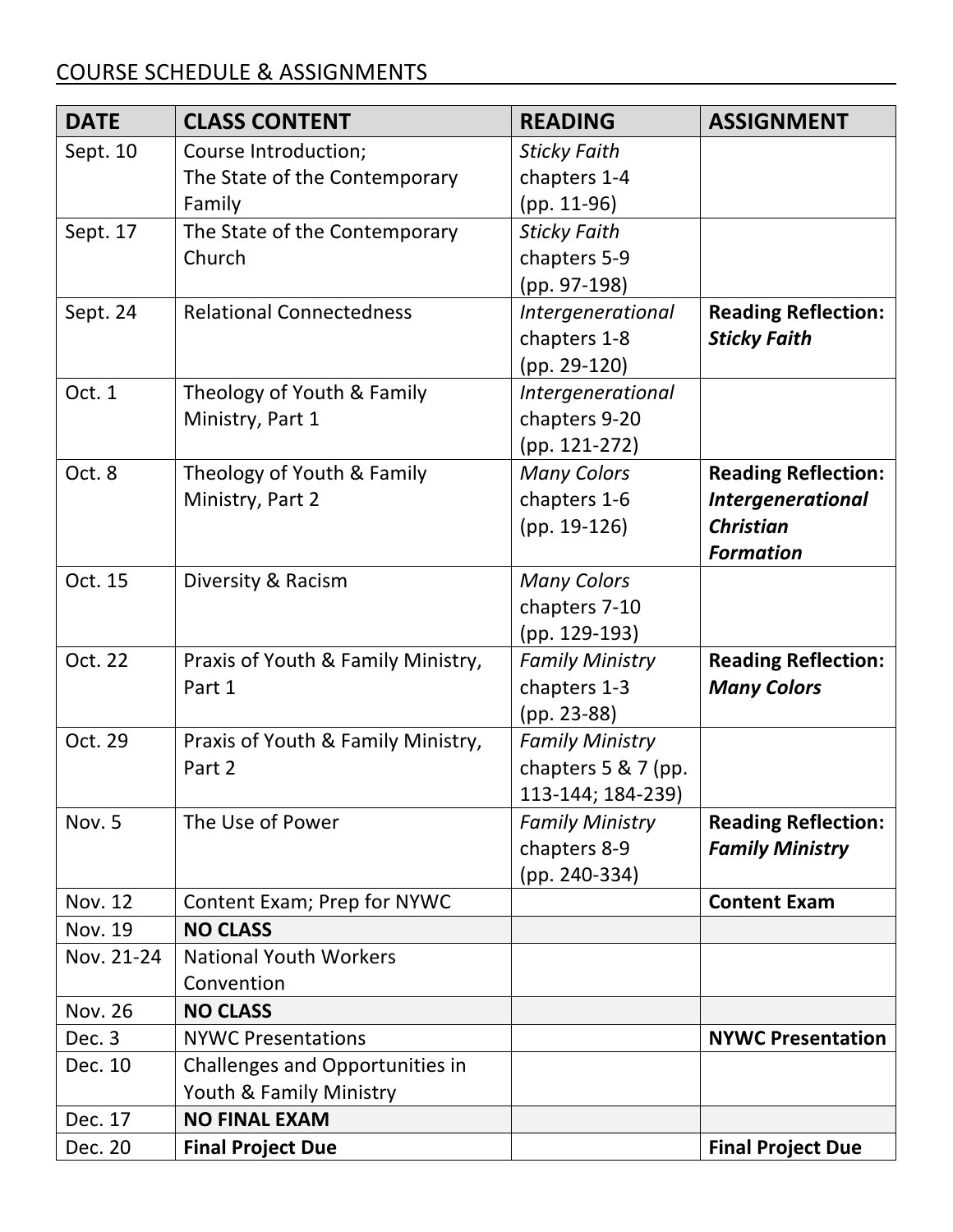- 1. Catterton Allen, Holly & Christine Lawton Ross. Intergenerational Christian Formation: *Bringing the Whole Church Together in Ministry, Community and Worship.* InterVaristy Press, 2012.
- 2. Garland, Diana. *Family Ministry: A Comprehensive Guide*. 2nd ed. InterVarsity Press, 2012.
- 3. Powell, Kara and Brad Griffin. Sticky Faith: Youth Worker's Edition. Zondervan, 2011.
- 4. Rah, Soong-Chan. *Many Colors: Cultural Intelligence for a Changing Church*. Moody, 2010.

#### RECOMMENDED READING

Clark, Chap, ed. *Adoptive Youth Ministry: Integrating Emerging Generations into the Family of* Faith. Baker Academic, 2016.

Cleveland, Christena. *Disunity in Christ: Uncovering the Hidden Forces that Keep us Apart*. IVP, 2013. 

Elkind, David. *The Hurried Child*. Twenty-fifth Anniversary Edition. Da Capo Press, 2007.

Evans, Rachel Held. *Searching for Sunday: Loving, Leaving, and Finding the Church*. Thomas Nelson, 2015. 

Marquardt, E. *Between Two Worlds: The Inner Lives of Children of Divorce*. Crown Publishers, 2005. 

Siegel, Daniel J. *Brainstorm: The Power and Purpose of the Teenage Brain*. Penguin Random House, 2015.

#### ASSESSMENT AND GRADING

1. **Attendance/Participation** (20 points / 20% of grade). 

It is expected that you will attend class weekly and attend workshops and seminars at NYWC. Since the class meets weekly it is imperative that you attend. More than 2 absences will result in a 50% grade reduction, and 3 or more will result in de-enrollment or failing the course. Medical absences must be excused by a medical professional.

One point given for each class (12 classes total) and 1 point given for every workshop or seminar attended at NYWC (8 expected; more than 8 will receive an extra credit point for each attended).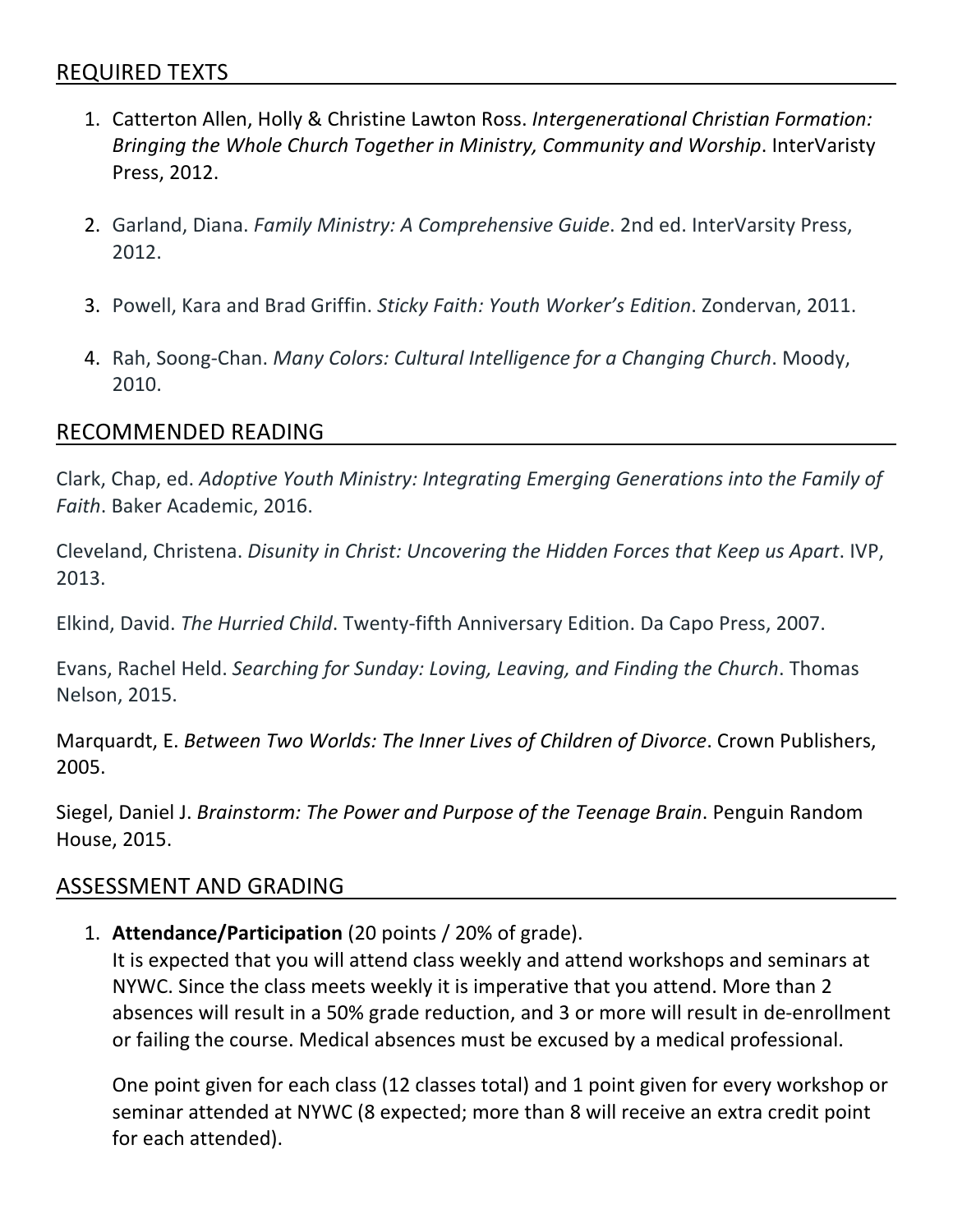## 2. **Reading Reflection Papers** (5 points each / 20% of grade)

Each of the four required books will have a reading reflection paper (refer to the Course Calendar for due dates). Please reflect on one or more of the following in 2-3 pages (about 500-750 words):

- A personal response or experience you have had as it relates to the main themes in the book
- A summary of the main points of the book in which you interact with the material, giving your thoughts on what you agree with, found interesting or what you disagree with and why
- The theological implications for youth and family ministry in the church given the main points the author communicated

Grading Rubric:

- Astute and robust reflections that demonstrate the student has read, understood and appropriately interacted with the material will receive 5 points.
- Reflections that demonstrate the student has read and understood the material will receive 3-4 points, depending on the appropriate amount of interaction displayed.
- Reflections that demonstrate the student has not read or understood the material will receive 1-2 points.
- Late submissions will lose 1 point per day that the submission is late.

## 3. **Content Exam** (20% of grade)

Content Exam on class activities and readings will take place on November 12, 2019. This will be a closed book, timed exam. A study guide will be provided.

## 4. **NYWC Presentation** (10 points / 10% of grade)

Each student will prepare a 15-20 minute presentation to take place in class on December 3, 2019. The presentation will consist of an overview of the student's experience at NYWC, including noteworthy workshops, as well as an assessment of how the conference philosophy corresponded with the theological concepts covered in the course.

## 5. **Final Project** (30 points / 30% of grade)

Design a "youth and family ministry" program and/or strategy based on the philosophy and theology of ministry presented in the class activities and required readings.

Grading rubric and structure for final project:

**Section 1: Theology of Youth and Family Ministry (15 points)**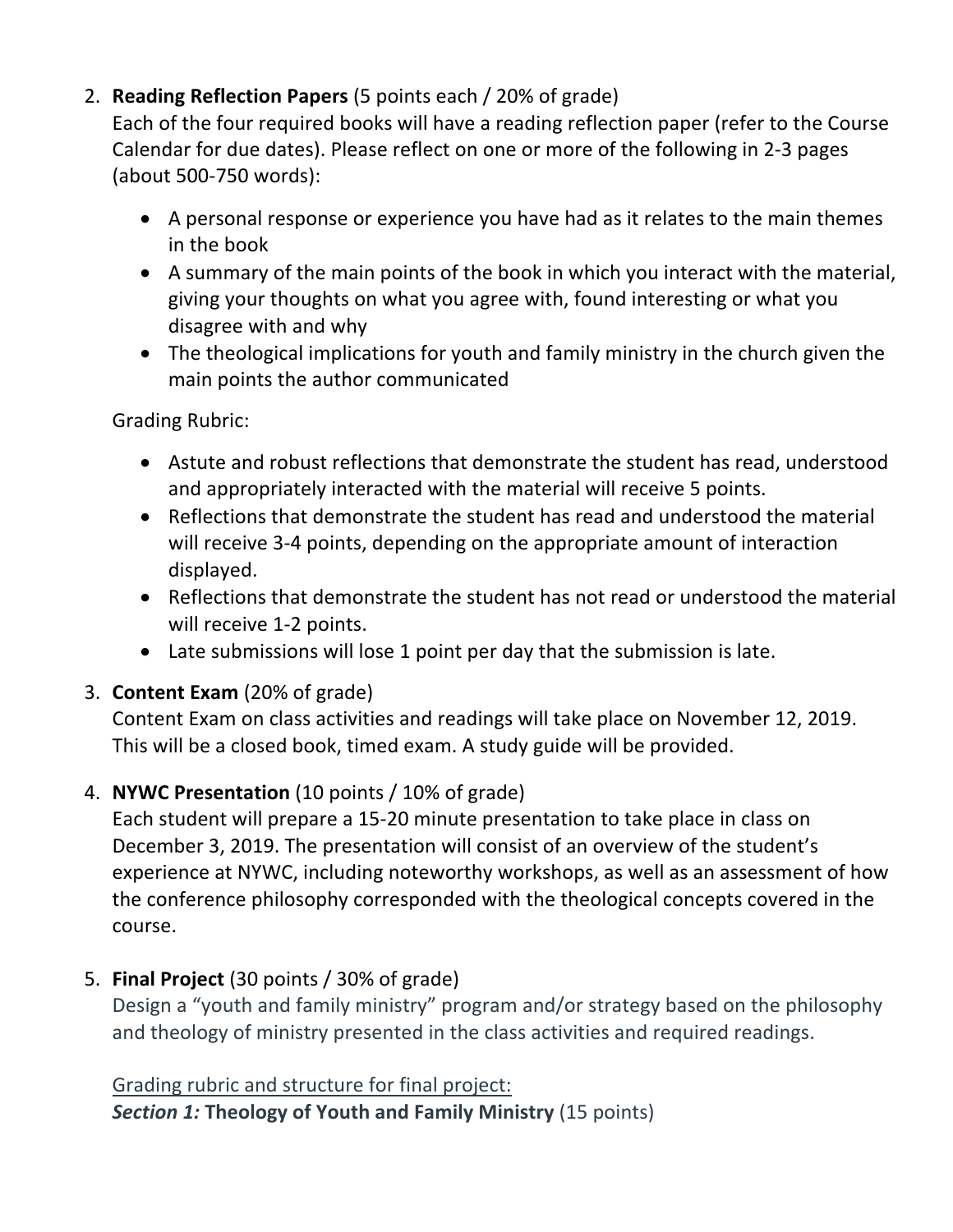This is essentially the philosophy that will guide your planning, strategy and thinking no matter what your context. Make sure you include the breadth of the course content, including:

- Something from each book read (and cite accordingly the book and page number[s] accessed for the concepts you're citing - example, Garland, *Family Ministry*, 35-47).
- Scripture that grounds and boundaries your understanding of the call of youth and family ministry as defined in class.

## **Section 2: Description of Context** (5 points)

Choose a church setting, or create a fictitious one, and describe pertinent details of the context, including:

- Demographics of town/city and demographics of church (ages, socioeconomics, racial, etc)
- Values of the church (a mission statement, or values based on observations)
- Staffing and programmatic structures
- Overall culture of the church

## **Section 3: Youth and Family Ministry Strategy** (10 points)

Given your Theology of Youth and Family Ministry (section 1) and the current context (section 2), develop a ministry strategy to implement your theological perspective into a church setting. This might include:

- Description of ministry goals
- Programs and structures that support ministry goals
- Schedule of topics for discipleship
- Church calendar
- A plan for incremental change
- Leadership recruitment and training
- Anything else that helps develop your ministry goals

## Requirements:

- $\bullet$  10-15 pages
- Inclusion of appropriately cited footnotes and a bibliography
- 1-inch margins, double spaced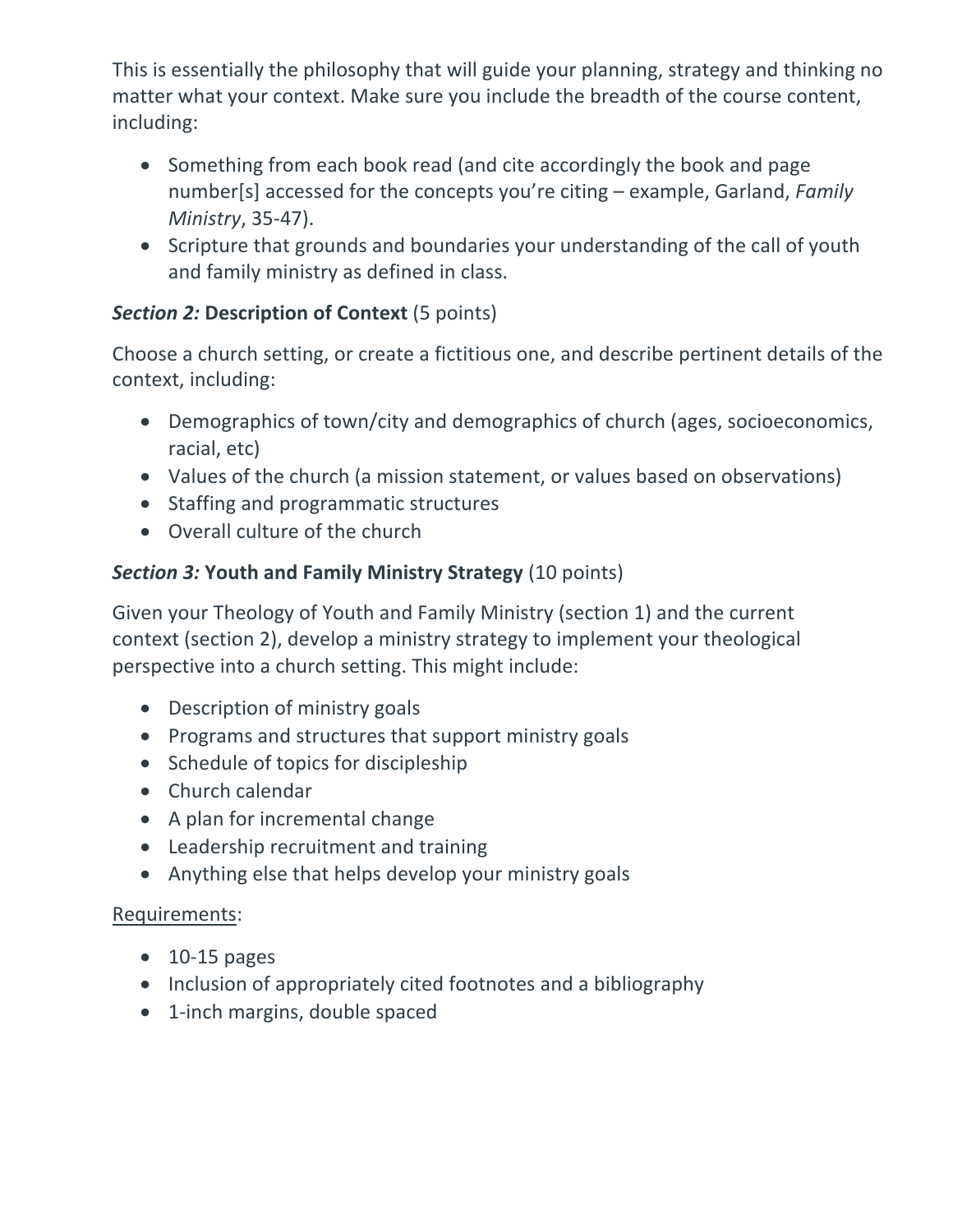#### **ASSIGNMENTS & GRADING**

There are a variety of assignments due throughout the semester. You are expected to turn in the assignments electronically (Canvas) before the class period that it is due. You will be notified ahead of time if the assignment is due in another format (i.e., in class in hard copy). All assignments will be graded on quality and depth of work, as well as adherence to assignment. Please note the following expectations on written assignments:

- Double-spaced
- 1 inch margins on all sides
- 12-point Times New Roman font
- APA Citations (http://owl.english.purdue.edu/owl/section/2/10/)

Students are encouraged to use the Tutorial Center as a resource. It is recommended that you schedule appointments in advance. Webpage:

http://www.pointloma.edu/experience/offices/student- services/tutorial-services. 

Grading Scale:

 $A = 93-100$   $A = 90-92$   $B = 87-89$   $B = 83-86$   $B = 80-82$   $C = 77-79$   $C = 73-76$ 

 $C = 70-72$   $D+ = 67-69$   $D = 63-66$   $D- = 60-62$ 

## **CANVAS**

We will be using Canvas in a variety of ways in this course. This will be the primary way in which you will turn in assignments and receive feedback and grades on your assignments. There are a number of other applications that we may use as a class or you may choose to aid in your learning (such as discussion boards, chat, etc.).

## **RESPECT FOR DIVERSITY**

The diversity of backgrounds, thoughts, beliefs that students bring to this class should be viewed as a resource, strength, and benefit, and should be respected. In order to learn, we must be open to the views of people different from ourselves. In this time we share together, please honor and respect the uniqueness of your fellow classmates and appreciate the opportunity we have to learn from each other.

## **RELIGIOUS OBSERVANCES**

If a deadline or class session creates conflict with your religious observances, please let an instructor know as soon as possible so appropriate accommodations can be made.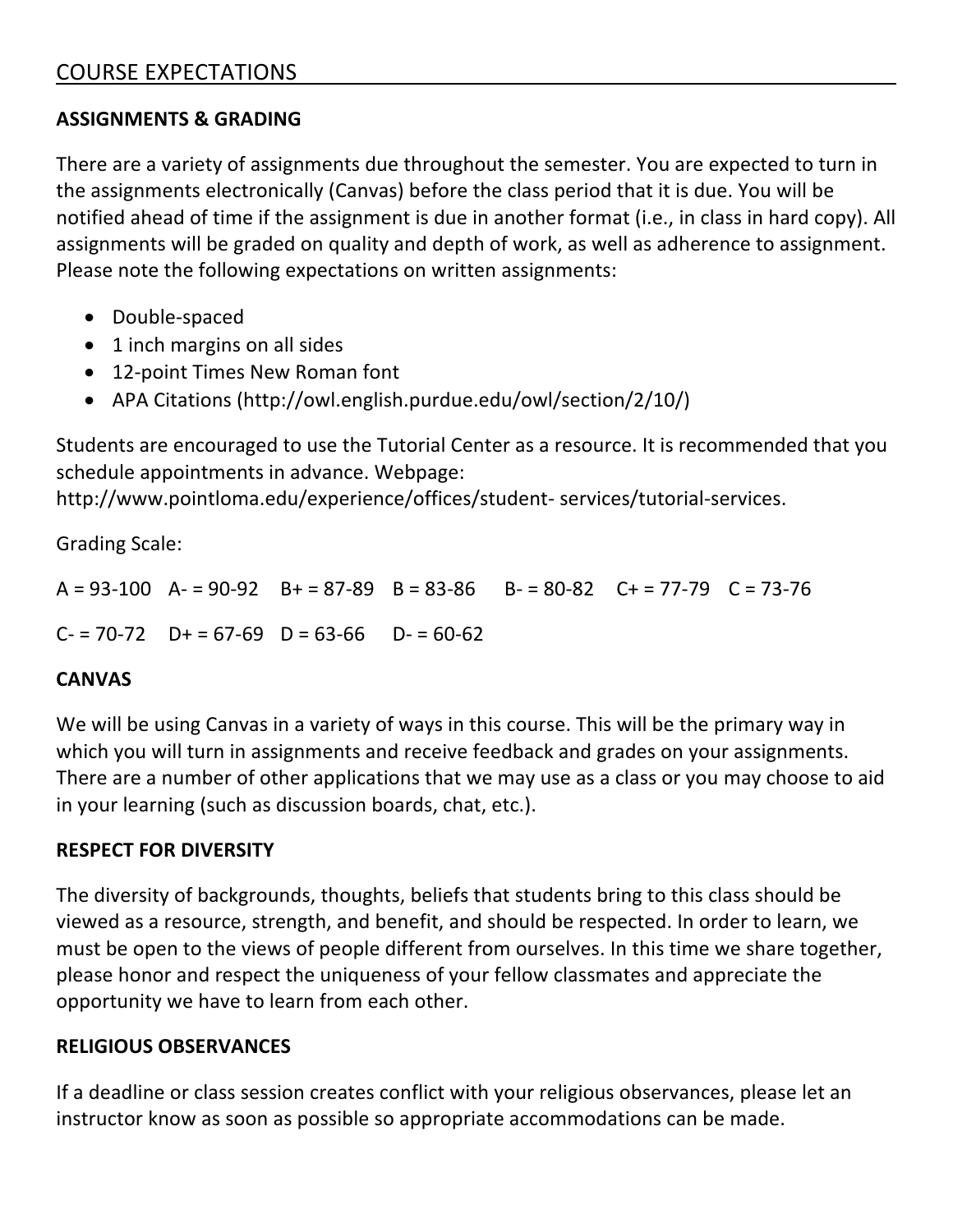#### **TREATING EACH OTHER WITH RESPECT AND DIGNITY**

Throughout the semester we will be working very closely together and may be discussing sensitive subjects. It is expected that each member of the class treat the other members with dignity and respect. Individuals' opinions should be respected and valued, even if they are not in line with your own opinions.

#### **CHALLENGING YOURSELF AND TAKING RISKS**

You have the ability to control how much you will take out of this course. The more you give to the class and open yourself up, the more you will gain in return and grow as an individual and a leader. Many parts of this course (practical theology, leadership, youth culture) are something that you will be able to take with you into many aspects of your life and society as a whole. Please try to give this course your all, ask good questions, be willing to share and learn from others, and try to apply some of what you are learning to your life outside of the classroom. 

#### POLICIES

#### **PLNU COPYRIGHT POLICY**

Point Loma Nazarene University, as a non-profit educational institution, is entitled by law to use materials protected by the US Copyright Act for classroom education. Any use of those materials outside the class may violate the law.

#### **PLNU ACADEMIC HONESTY POLICY**

Students should demonstrate academic honesty by doing original work and by giving appropriate credit to the ideas of others. Academic dishonesty is the act of presenting information, ideas, and/or concepts as one's own when in reality they are the results of another person's creativity and effort. A faculty member who believes a situation involving academic dishonesty has been detected may assign a failing grade for that assignment or examination, or, depending on the seriousness of the offense, for the course. Faculty should follow and students may appeal using the procedure in the university Catalog. See Academic Policies for definitions of kinds of academic dishonesty and for further policy information.

#### **PLNU ACADEMIC ACCOMMODATIONS POLICY**

While all students are expected to meet the minimum standards for completion of this course as established by the instructor, students with disabilities may require academic adjustments, modifications or auxiliary aids/services. At Point Loma Nazarene University (PLNU), these students are requested to register with the Disability Resource Center (DRC), located in the Bond Academic Center. (DRC@pointloma.edu or 619-849-2486). The DRC's policies and procedures for assisting such students in the development of an appropriate academic